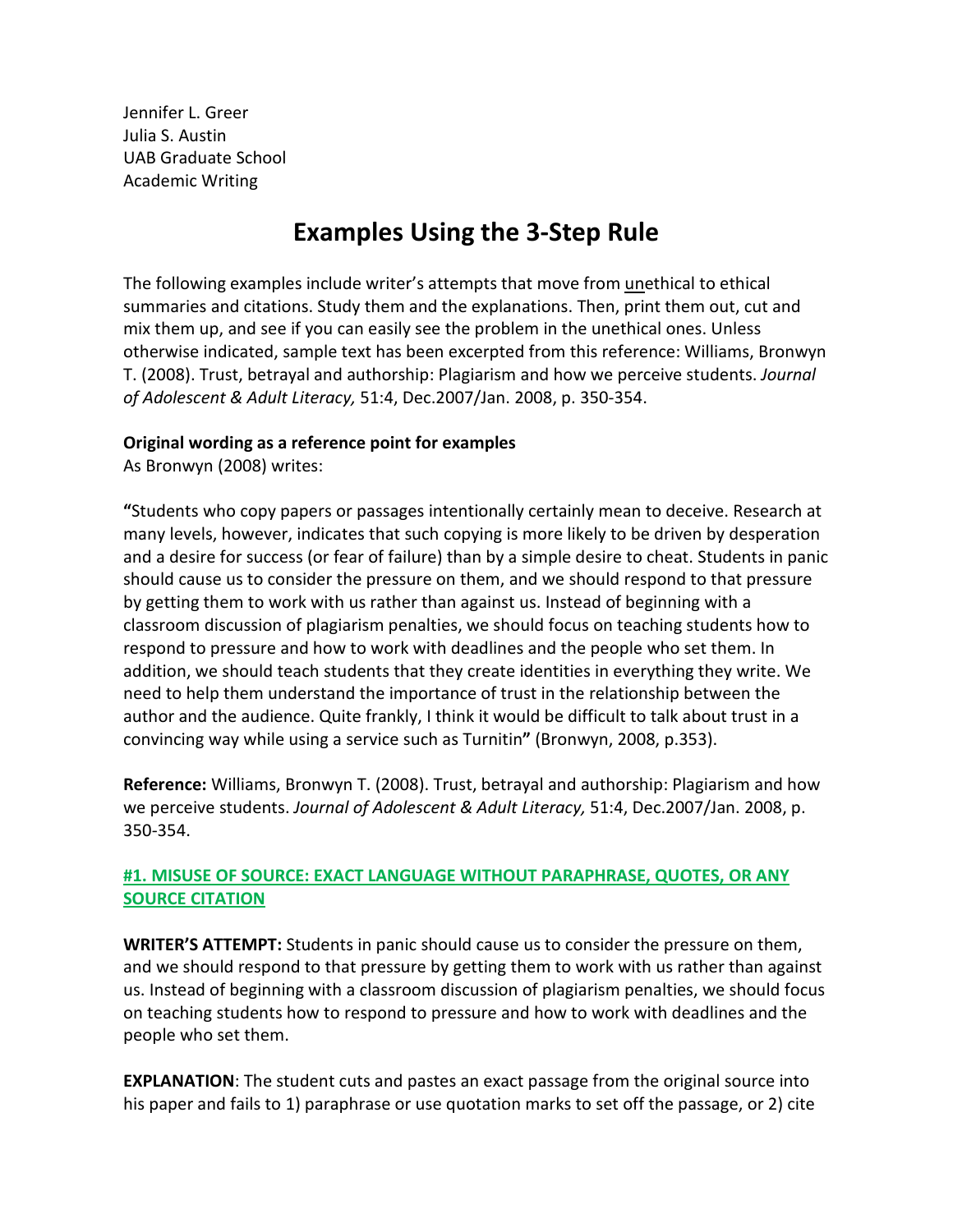in the author's name and year of publication in the paragraph and 3) cite the source in the references. This violates all three steps in the **3-Step Rule.**

#### **#2. MISUSE OF SOURCE: EXACT LANGUAGE WITHOUT QUOTES**

**WRITER'S ATTEMPT**: Not all students want to cheat. Students in panic should cause us to consider the pressure on them, and we should respond to that pressure by getting them to work with us rather than against us. Instead of beginning with a classroom discussion of plagiarism penalties, we should focus on teaching students how to respond to pressure and how to work with deadlines and the people who set them. (Bronwyn, 2008)

**EXPLANATION**: The writer correctly cites the original source in parenthesis at the end of the passage (Step 2). But he does not mark original language with quotations or an indented block, and presents this language as if he had written them himself. This violates Step 1 of the 3-Step Rule and is a common way to plagiarize.

#### **#3. MISUSE OF SOURCE: SYNONYM SUBSTITUTION OF SAME TEXT**

**WRITER'S ATTEMPT**: Some students who take passages from articles intend to deceive, but research shows that this can be motivated by their desperate desire to succeed. They fear failure, and do not necessarily want to cheat. Stressed out students should cause professors to think about how much pressure they put on students, and how important it is to gain their cooperation (Williams, 2008). Rather than starting the conversation about plagiarism by stressing the penalties, instructors should focus on helping students deal with pressure and deadlines and their professors. Also, students should be taught that they should take pride in their identity as an author and engender trust in their audience, although this might be difficult if Turnitin is the service being used.

**EXPLANATION**: The writer cites the source in the paragraph, but uses the Synonym-Substitution approach to paraphrasing. It's quick, but risky. He could accidentally plagiarize by preserving the overall integrity of the paragraph and the sentences, which belong to the original author. Equally bad is the fact that the writer might not fully understand the material – and won't be able to answer questions about it during the defense of a paper, professional discussions, etc. This method cheats his own brain of the knowledge he seeks to learn. This text violates the spirit of Step 1 and still lacks Step 3.

## **#4. PROPER USE OF SOURCE, BUT OVERUSE OF QUOTES, INCOMPLETE CITATION**

**WRITER'S ATTEMPT: "**Students who copy papers or passages intentionally certainly mean to deceive. Research at many levels, however, indicates that such copying is more likely to be driven by desperation and a desire for success (or fear of failure) than by a simple desire to cheat. Students in panic should cause us to consider the pressure on them, and we should respond to that pressure by getting them to work with us rather than against us." (Williams, 2008).